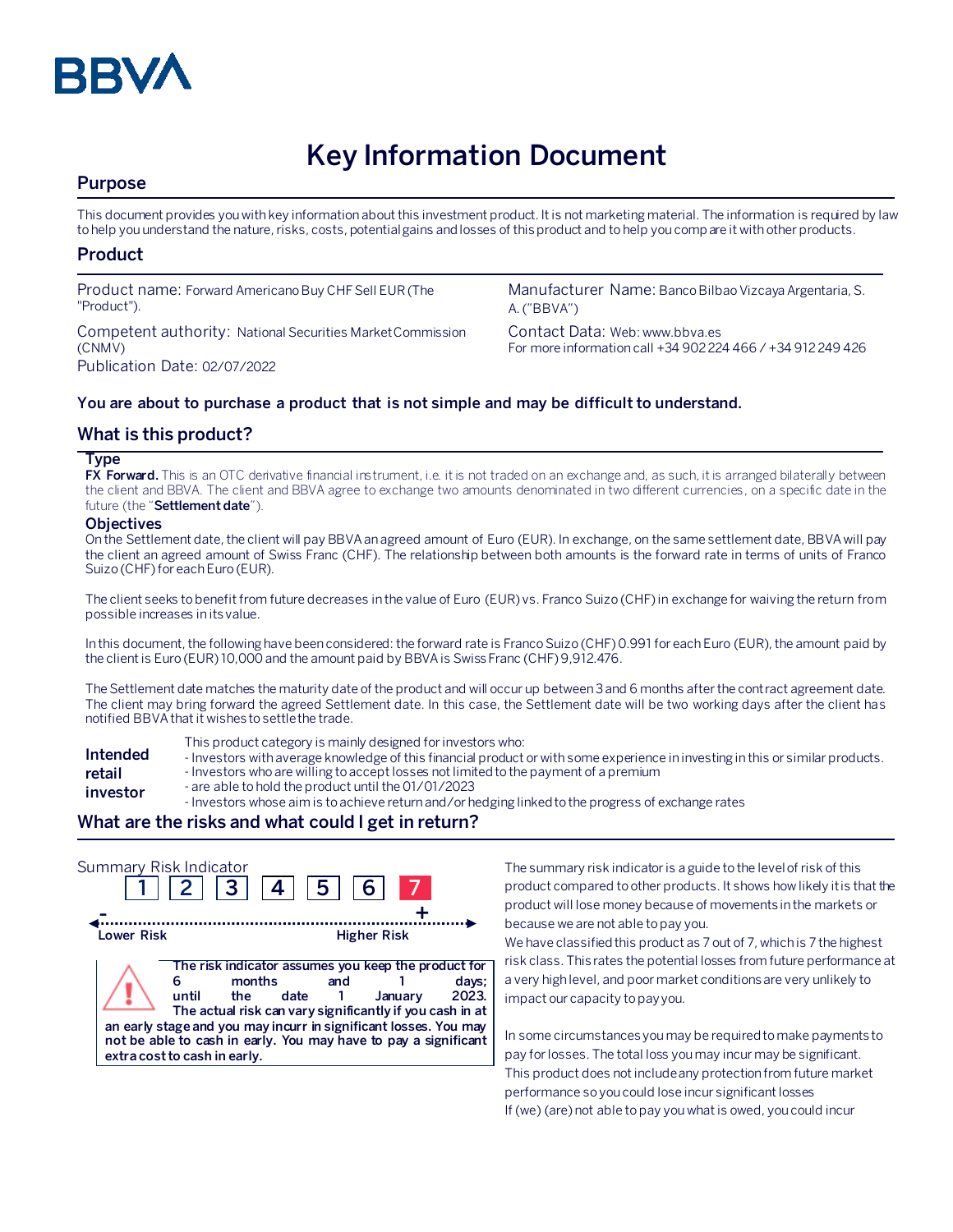#### significant losses.

#### Performance Scenarios

Market developments in the future cannot be accurately predicted. The scenarios shown are only an indication of some of the p ossible outcomes based on recent returns. Actual returns could be lower.

| Nominal Amount EUR 10,000 |                                            |                                    |  |  |  |
|---------------------------|--------------------------------------------|------------------------------------|--|--|--|
| <b>Scenarios</b>          |                                            | 6 months and 1 days final maturity |  |  |  |
| Stress scenario           | What you might get back or pay after costs | EUR-1.590                          |  |  |  |
|                           | Return/loss over nominal amount:           | $-15.90\%$                         |  |  |  |
| Unfavourable<br>scenario  | What you might get back or pay after costs | <b>EUR-344</b>                     |  |  |  |
|                           | Return/loss over nominal amount:           | $-3.44%$                           |  |  |  |
| Moderate<br>scenario      | What you might get back or pay after costs | <b>EUR65</b>                       |  |  |  |
|                           | Return/loss over nominal amount:           | 0.65%                              |  |  |  |
| Favourable<br>scenario    | What you might get back or pay after costs | <b>EUR490</b>                      |  |  |  |
|                           | Return/loss over nominal amount:           | 4.90%                              |  |  |  |

This table shows the money you could get back or pay over the next 6 months and 1 days , under different scenarios, assuming a Nominal Value of 10,000 EUR.The scenarios shown illustrate how your Nominal Amount could perform. You can compare them with the s cenarios of other products.The scenarios presented are an estimate of future performance based on evidence from the past on how the value of this investment Nominal Amount varies, and are not an exact indicator. What you get will vary depending on how the market performs and how long you keep the Nominal Amount/product.

The stress scenario shows what you might get back or pay in extreme market circumstances, and it does not take into account the situation where we are not able to pay you. The figures shown include all the costs of the product itself, and includes the costs of your advisor or distributor. The figures do not take into account your personal tax situation, which may also affect how much you get back.

## **What happens if BBVA is unable to pay out?**

The customer would suffer a financial loss. In addition, this product is not covered by the Deposit Guarantee Fund for Financial Institutions or any other guarantee system or guarantor.

In the event of the resolution of BBVA (the process that would apply if BBVA were unviable or if it were foreseeable that it would become unviable in the near future and for reasons of public interest and financial stability it is necessary to avoid it going bankrupt), this product could be converted into shares or the payment obligations undertaken by BBVA to the customer could be reduced and the customer could therefore suffer losses.

## **What are the costs?**

The Reduction in Yield (RIY) shows what impact the total costs you pay will have on the performance of the product. The total costs take into account one-off, ongoing and incidental costs

The amounts shown here are the cumulative costs of the product itself, for three different holding periods. They include potential early exit penalties. The figures assume a Nominal Value of 10,000 EUR. he figures are estimates and may change in the future.

#### **Costs Over Time**

| Nominal Amount EUR 10,000 |                                                                      |  |  |  |
|---------------------------|----------------------------------------------------------------------|--|--|--|
| Scenarios                 | If you cash in at the end of the recommended holding period 6 months |  |  |  |
| Total costs               | EUR 40.42                                                            |  |  |  |
| Impact on return (RIY)    | 0.40%                                                                |  |  |  |

#### Composition of costs

The table below shows:

- the impact of the different types of costs on the performance of the product at the end of the recommended holding period;
- the meaning of the different cost categories.

| This table shows the impact on return |             |       |                                                                                                                                                                                   |  |  |
|---------------------------------------|-------------|-------|-----------------------------------------------------------------------------------------------------------------------------------------------------------------------------------|--|--|
| One-off<br>costs                      | Entry costs | 0.40% | The impact of the costs you pay when entering your investment. The impact of the costs already<br>included in the price. This includes the costs of distribution of your product. |  |  |
|                                       | Exit costs  | 0.00% | The impact of the costs of exiting your investment when it matures                                                                                                                |  |  |